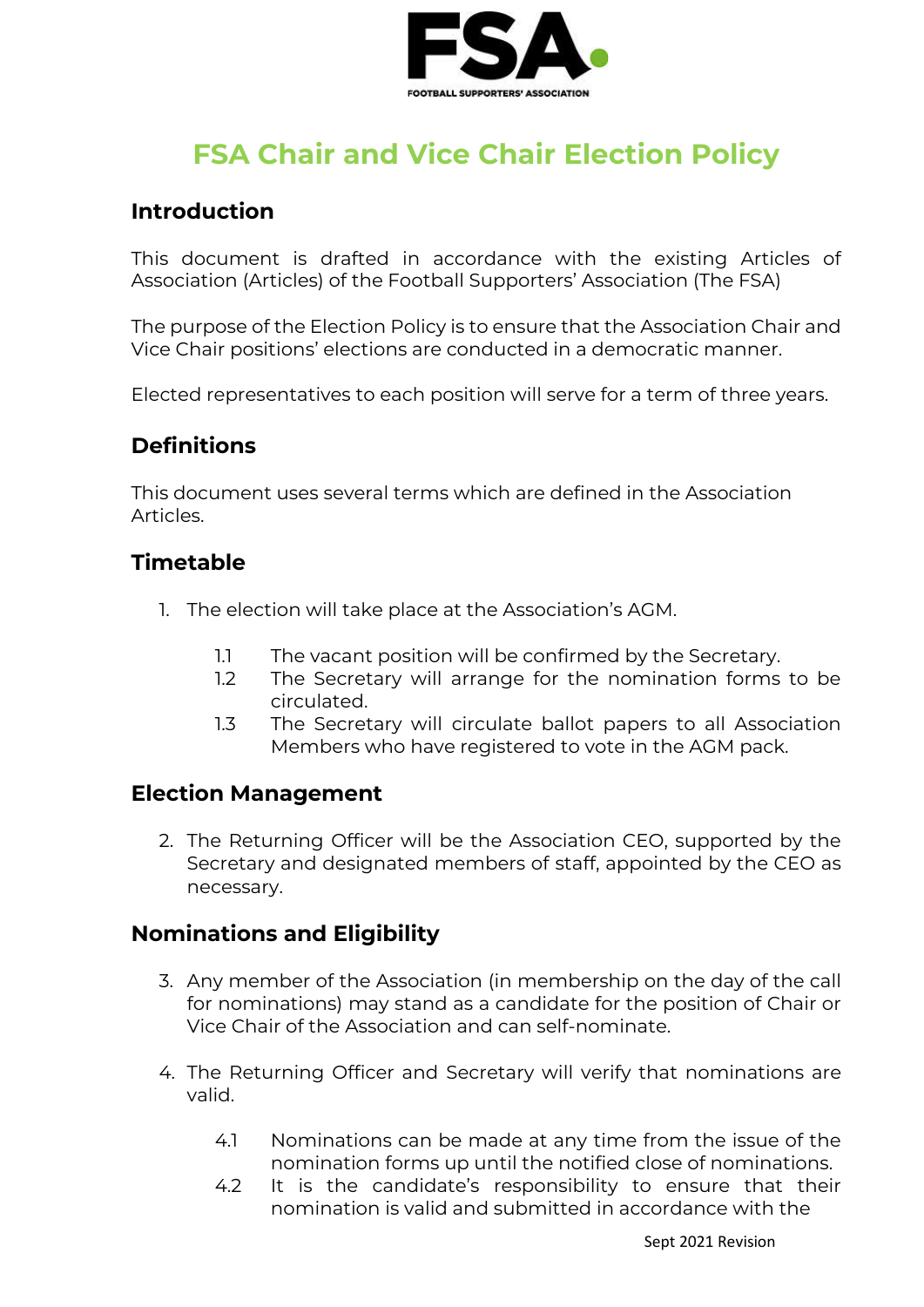

election timetable. The Secretary will acknowledge receipt of all nominations.

- 4.3 Candidates must submit a statement in support of their nomination of no more than 300 words and may also submit a photograph for publication with their statement.
- 4.4 Any statements which are deemed by the Returning Officer to not conform to the Values of the Association, as set out in the Articles, will have their nomination invalidated.
- 4.5 By submitting a nomination, candidates will be deemed to have read and accepted this Election Policy and rules adopted by the Association and to have agreed to be bound by them. Specifically, candidates are self-certifying that they have read the role descriptions for the position they are standing for and understand the requirements of the role.
- 4.6 Any decision by the Returning Officer to not accept a nomination due to it being incomplete should be notified to the candidate as soon as possible in order that the situation may be rectified.
- 4.7 The Secretary will only confirm the number and names of nominations once the close of the nominating period has passed.

## **Statements and Campaigning**

- 5. Campaigning will be restricted to the statements submitted by the candidates and no hustings will be held.
- 6. Candidates may advertise that they are standing for election, however, they must not do anything beyond drawing attention to their candidacy and their election statement.
- 7. Candidates, or any individual or group associated with that candidate, may not indulge in any form of negative campaigning with regard to other candidates standing in the elections.
- 8. During the election the Returning Officer, Secretary or the Board may not provide advice to voting members as to the suitability of any candidate nor issue any voting advice to members collectively.

## **Voting & Result**

- 9. Voting will normally be conducted at the Association's AGM, unless otherwise agreed and approved by the Secretary.
- 10. If there are more candidates than positions available, the Secretary will issue ballot papers and copies of candidates' statements to all Members of the Association.